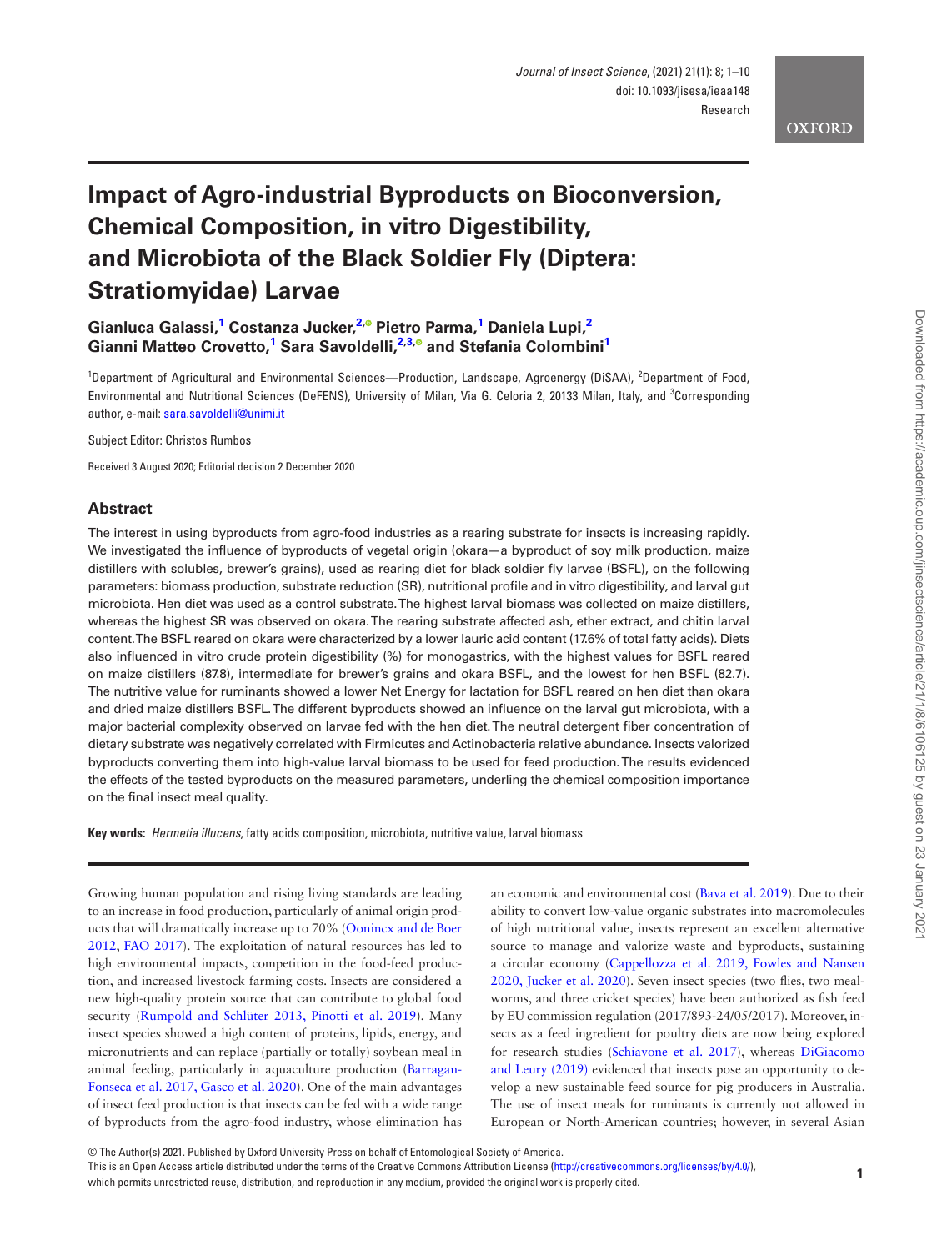countries, insects are historically considered food and feed and used as a protein source. Few studies investigated the in vitro rumen digestibility of insect larvae as feed for ruminants [\(Makkar et al. 2014,](#page-8-8) [Jayanegara et al. 2017](#page-8-9), [Campbell et al. 2020\)](#page-8-10).

The fly *Hermetia illucens* L. (Diptera: Stratiomyidae), commonly known as the black soldier fly (BSF), is one of the most promising species as feed for livestock [\(Barragan-Fonseca et al. 2017,](#page-8-1) [Gasco](#page-8-2) [et al. 2020](#page-8-2)). Larvae can grow on various substrates characterized by wide variability in chemical composition, such as fruit and vegetable wastes, kitchen wastes, and brewery's byproducts [\(Jucker et al.](#page-8-11) [2017](#page-8-11), [2019;](#page-8-12) [Nyakeri et al. 2017](#page-8-13); [Varelas 2019\)](#page-9-4). The nutritional composition of the rearing substrate influences the growth performance of black soldier fly larvae (BSFL) both in terms of growth rate and survival of the different preimmaginal instar. Adults seem to be less influenced by feed quality as their survival mainly depends on the resources accumulated by larvae ([Lupi et al. 2019\)](#page-8-14). Usually, low-protein and low-energy diets promote a slower larval development, whereas optimal growth is observed with a more balanced diet. The chemical composition of the growing substrate also influences the quality of the final BSFL in terms of chemical composition. [Makkar et al. \(2014\)](#page-8-8) reported a wide range of variation (% DM) from 15.0 to 34.8 for ether extract (EE) and from 14.6 to 28.4 for ash for BSFL. The review by [Barragan-Fonseca et al. \(2017\)](#page-8-1) reports a protein content (% DM) from 38.5 to 62.7, whereas the crude fat is between 6.63 and 39.2.

Rearing substrate also significantly impacts the microbial gut community ([Jeon et al. 2011,](#page-8-15) [Bruno et al. 2019\)](#page-8-16). Microbiota composition impacts insect health and performance and has to be considered to optimize biomass yield [\(De Smet et al. 2018](#page-8-17)). However, there is still a paucity of information on BSF intestinal microbiota, and only a few studies were conducted to investigate the relationship between rearing substrate and BSF gut microbiome ([Jeon et al. 2011,](#page-8-15) [Bruno et al. 2019,](#page-8-16) [Jiang et al. 2019,](#page-8-18) [Callegari et al. 2020](#page-8-19)).

In a previous study, [Bava et al. \(2019\)](#page-8-3) verified the suitability of byproducts collected from the local market-okara (a byproduct of soy milk production), dried distillers grains with solubles (maize distillers), and brewer's grain with trub- as growing substrates for BSFL, assessing the larval survival, final larval weight, and bioreduction ability. Objectives of the present study were to 1) analyze the influence of the same substrates tested by [Bava et al. \(2019\)](#page-8-3) on larval development time and the larval biomass produced; 2) assess the nutritional composition of the larvae, with particular attention to the fatty acid composition; 3) evaluate in vitro digestibility of larval meal for monogastrics and ruminants; and 4) investigate the impact of the rearing substrate on the larval microbiota.

# **Materials and Methods**

#### Insect Rearing and Experimental Trials

BSFL used in the experimental trials were provided from a laboratory colony located at the University of Milan [\(Jucker et al. 2017\)](#page-8-11). Neonate larvae were fed on hen feed for 2 d before being transferred with a fine brush on the different experimental growing substrates.

The following substrates were supplied as feeding for the larvae: okara (a byproduct of soy milk production; Triballat Italia, Fidenza, PR, Italy), dried distillers grains with solubles (maize distillers; Brioni SpA, Castenedolo, BS, Italy), and brewer's grains (Birrificio Lambrate, Milan, Italy). Brewer's grains were a mixture of brewer's grains and trub (another byproduct from the brewing industry) in a 1:1 proportion [\(Bava et al. 2019](#page-8-3)). Okara and brewer's grains were frozen and positioned at room temperature 24 h before

being provided to the larvae. Besides, feed for laying hens (PBA srl, Piacenza, Italy) was used as a control diet (cornmeal, toasted soybean meal, wheat meal, wheat bran, calcium carbonate, dicalcium phosphate, sodium chloride). Water was added to all substrates until moisture content of 50–60%. Substrates were provided to the larvae starting from a mean of 50 mg/larva/d (dry weight) and then added ad libitum avoiding competition and starvation. The mean quantity of feed (DM) provided to BSFL during the experimental period was 644 g for hen feed, 195 g for okara, 445 g for maize distillers, and 189 g for brewer's grains. In total, 1,000 two-day-old larvae were positioned on each growing substrate, and three replications were set up. Experimental boxes (21  $\times$  27  $\times$  16 cm) were then closed with a perforated lid lined with fine mesh and maintained in a climate chamber (temperature  $25 \pm 0.5^{\circ}$ C, relative humidity  $60 \pm 0.5\%$ , light cycle 12:12 [L:D]). To study larval growth, 10 larvae from each replication of the experimental substrates were weighted separately with an analytical scale two times a week; after weighted, they were returned to their respective container. Feeding continued until 40% of the BSFL in each experimental box changed their color, indicating the reaching of the prepupal stage. When prepupae appeared, they were removed and weighted to check the final biomass produced on the different substrates.

## Substrate Reduction

In order to calculate the substrate reduction (SR), the substrate provided to the BSFL and the residue substrate were weighted. The reduction of the substrate was calculated on DM as follows: samples of the administered substrate and the residue were dehydrated in an oven at 105°C until a constant weight was reached. The SR was then calculated as in [Diener et al. \(2009\).](#page-8-20)

#### Chemical Analyses

Rearing substrates and BSFL (collected at 40% of prepupae appearance) were analyzed for the concentrations of dry matter (DM; method 945.15; [AOAC International 1995](#page-7-0)), ash (method 942.05; [AOAC International 1995\)](#page-7-0), crude protein (CP; method 984.13; [AOAC International 1995\)](#page-7-0), and EE (method 920.29; [AOAC International 1995](#page-7-0)). Rearing substrates were also analyzed for the concentrations of neutral detergent fiber (NDF) corrected for insoluble ash and with the addition of α-amylase (aNDFom; [Mertens 2002\)](#page-8-21); nonfiber carbohydrates (NFC) were calculated as 100−(ash+CP+EE+aNDFom). The BSFL were also analyzed for the concentrations of ash-free acid detergent fiber (ADF; [Van Soest et al.](#page-9-5) [1991](#page-9-5)), using the Ankom 200 fiber apparatus (Ankom Technology Corp., Fairport, NY) and for N insoluble in acid detergent solution (ADIP; [Licitra et al. 1996](#page-8-22)). The amount of chitin of BSFL was estimated as follows: chitin (%) = ash-free ADF (%) − ADIP (%) ([Marono et al. 2015](#page-8-23)).

The experiment to assess the chemical composition and nutritive value of BSFL was replicated in three different independent experimental periods characterized by BSFL reared on the same substrates but derived from different production batch systems. At the end of each period, BSFL were freeze-dried for subsequent chemical and in vitro analysis.

### Fatty Acid Analysis

Lipid extraction from the BSFL rearing substrate and the larval meal was obtained by the cold method with methanol:chloroform 2:1 as proposed by [Folch et al. \(1957\).](#page-8-24) The preparation of fatty acid methyl esters was performed according to [Christie \(2003\)](#page-8-25), and samples were injected into the gas-chromatograph in split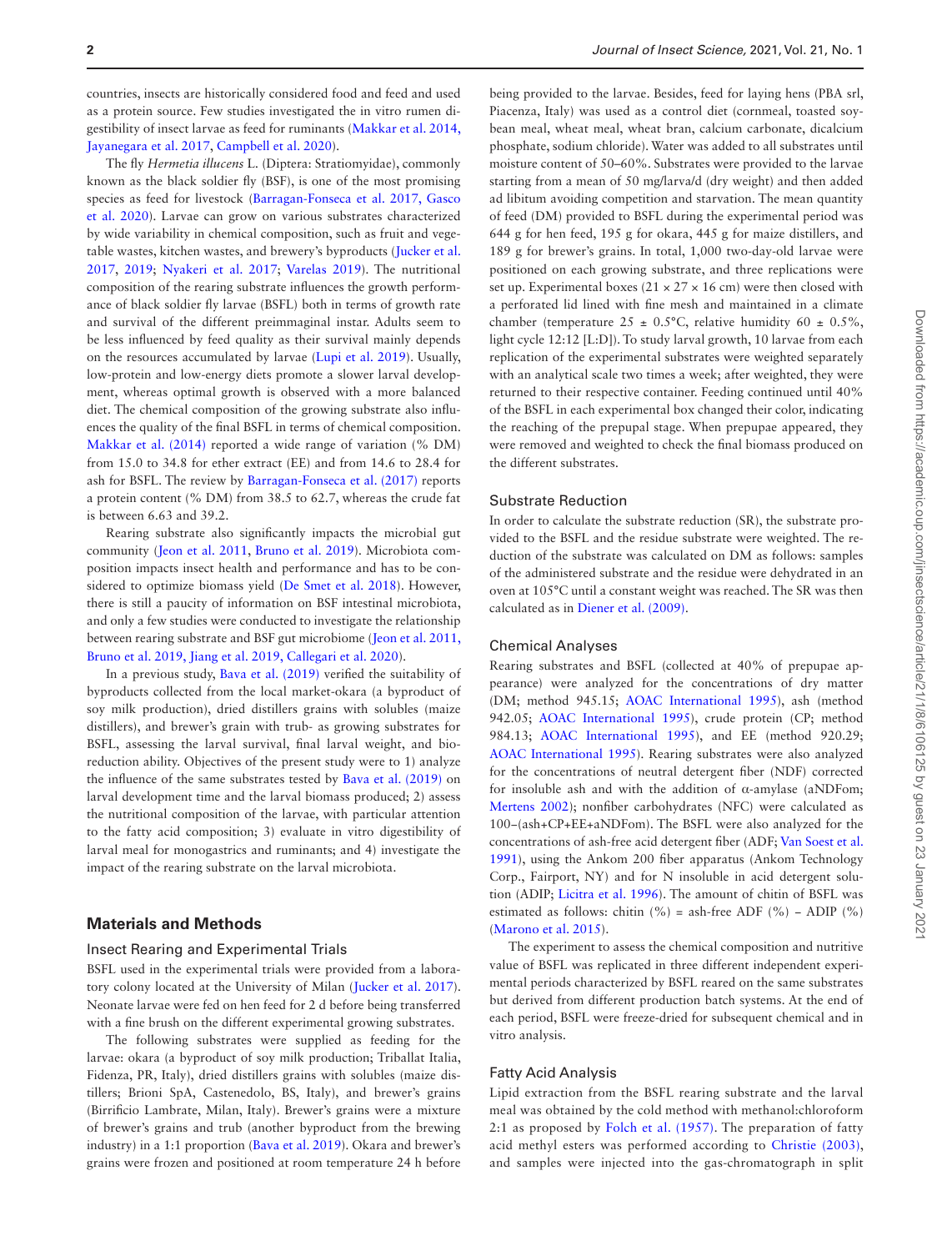mode (split ratio 1:100). The FAME separation was performed by Thermo Trace 1300, gas chromatograph equipped by a Thermo, TR-FAME 60 m  $\times$  0.25 mm  $\times$  0.25 µm column and a flame ionization detector. The carrier gas was helium with a flow rate of 1.0 ml/min and an inlet pressure of 16.9 psi. The oven temperature program for separation was from 120 to 175°C at 10°C/min, held for 10 min and then from 175 to 230°C at 5°C/min and held for 5 min. Fatty acids were identified by comparison of retention times with standard 37 FAME mixture in dichloromethane and standard Menhaden fish oil, both obtained from Supelco (Supelco, Bellafonte, PA), and were expressed as a percentage of total fatty acids.

# In vitro estimates of Dry Matter and Protein Digestibility (monogastric), and Gas Production and Organic Matter digestibility (ruminants) of BSFL

For the apparent total tract DM and CP monogastric digestibility (in vitro dDM and dCP), a three-step enzymatic method was applied to simulate the gastric, small intestine, and large intestine digestion ([Boisen and Fernández 1997\)](#page-8-26). At the end of the enzymatic addition, flask contents were filtered using predried (80°C) Whatman no. 54 filter papers (Whatman Inc., Florham Park, NJ) and residues dried at 80°C. The residues were weighed, and the N content was determined as previously described.

The in vitro gas production (GP) at 24 h of incubation, the OM digestibility (dOM), and Net Energy for lactation (NEl) for ruminants were calculated according to [Menke and Steingass \(1988\)](#page-8-27) with the following equations:

 $dOM = 9.00 + 0.9991$  GP + 0.0595 CP + 0.0181 ASH;

NEl (MJ/kg of DM) =  $-0.36 + 0.1149$  GP + 0.0054 CP  $+0.0139$  EE  $-0.0054$ ASH;

where GP is 24 h gas net production (mL/200 mg of DM), CP, EE, and ASH are in g/kg of DM.

#### Microbiome Analysis

For microbiome analysis, BSFL were fed since their hatching on the different experimental diets to avoid the influence of the hen diet on microorganism selection. The gastrointestinal tract (GIT) of mature larvae collected from each tested substrate was microdissected, washed in 70% ethanol, and immediately frozen in physiological solution at −80°C until DNA extraction. DNA from GIT was extracted using the NucleoSpin Soil kit (Macherey-Nagel). The extraction was performed with SL1 buffer and SX enhancer solutions. The extraction was done using all the GIT, i.e., without extracting the content. Each treatment was analyzed in triplicate and each extraction used three larvae. Therefore, 36 BSFL were dissected (4 substrates  $\times$  3 replications  $\times$  3 larvae). The DNA was finally recovered in 40 µl of SE buffer as suggested by the kit manufacturer.

For the identification of the bacterial community present in BSFL, a portion of the 16S gene was used, as described by [Takahashi](#page-9-6) [et al. \(2014\)](#page-9-6). For the amplification, the following primers were used: Pro341F: 5′-CCTACGGGNBGCASCAG-3′ and Pro805R: Rev 5′-GACTACNVGGGTATCTAATCC-3′. The amplifications were performed using 5 µl of the extracted DNA in a final reaction volume of 25 µl using Platinum Taq DNA polymerase high fidelity (Thermofisher). The amplifications were performed for 26 cycles using 55°C as annealing temperature.

The libraries were purified with Beads Amplure XP 0.8X, amplified with Indexes Nextera XT Illumina, normalized, mixed, and loaded on Miseq with  $2 \times 300$  bp (paired-end) approach to generate a minimum of 50,000 sequences  $(\pm 20\%)$ . The raw sequences R1 and R2 (raw reads) were verified and filtered by quality, trimmed by the primers and fused by the Qiime2 v8 software. Pipeline USEARCH and database RDP were used to obtain the taxonomic assignment.

#### Statistical Analyses

Data were statistically analyzed by SAS ver 9.4. Data on larval development, total larval biomass produced, larval chemical and fatty acid composition, and nutritive value were compared by GLM procedure. Least squares mean estimates are reported. For all statistical analyses, significance was declared at *P* < 0.05 and trends at *P* < 0.10. Linear regression analysis between BSFL chemical composition and substrate composition was performed. The statistical verification of the diversity at phyla and species level between the GIT microbiome of BSFL fed with the different diets was carried out with the Kruskal–Wallis rank-sum test. If the test produces a significant *P*-value, Dunn tests were conducted to discern which of many possible sample pair combinations were significantly different with a *P* < 0.05.

## **Results**

#### Chemical Composition of the Rearing Substrates

The average chemical composition of the rearing substrates is reported in [Table 1.](#page-2-0) All the substrates were characterized by wide variability in terms of chemical composition for all the analyzed parameters. The diets were characterized by a significant amount of CP (from 15.8 of brewer's grains to 39.2% on DM for okara). Hen diet, as expected, was characterized by a high level of ash (13.5% on DM). Okara diet had the highest EE content (17.2% on DM), followed by maize distillers (11.1%), hen (4.00%), and brewer's grains (2.89). Fiber content (% on DM) ranged from 15.7 (hen diet) to 53.6 (brewer's grains). The NFC content (% on DM) ranged from 7.47 (okara) to 49.8 (hen diet) with brewer's grains and maize distillers being intermediate.

The main fatty acids were: palmitic (16:0), linoleic (18:2 n-6 cis 9,12), and oleic (18:1 n-9 cis). Palmitic acid had the highest concentration among saturated fatty acids with differences among

<span id="page-2-0"></span>**Table 1.** Chemical composition (% DM unless otherwise stated) and fatty acid composition (% total fatty acids) of rearing substrates

|                                   |      |      | Hen diet Okara Maize distillers Brewer's grains |      |
|-----------------------------------|------|------|-------------------------------------------------|------|
| DM(%)                             | 92.1 | 18.3 | 94.9                                            | 15.8 |
| Ash                               | 13.5 | 4.13 | 5.40                                            | 4.13 |
| CP                                | 17.0 | 39.2 | 29.5                                            | 15.8 |
| EE.                               | 4.00 | 17.2 | 11.1                                            | 2.89 |
| <b>NDF</b>                        | 15.7 | 32.0 | 36.7                                            | 53.6 |
| <b>NFC</b>                        | 49.8 | 7.47 | 17.3                                            | 11.2 |
| C12:0                             | 0.00 | 0.12 | 0.00                                            | 0.09 |
| C14:0                             | 0.10 | 0.10 | 0.00                                            | 0.32 |
| C16:0                             | 18.7 | 10.8 | 14.4                                            | 25.9 |
| $C16:1 n-7$                       | 0.25 | 0.12 | 0.13                                            | 0.00 |
| C18:0                             | 2.79 | 4.87 | 2.04                                            | 2.02 |
| $C18:1$ n-9 cis                   | 29.1 | 27.7 | 26.6                                            | 10.6 |
| $C18:1 n-7$                       | 1.10 | 1.41 | 0.68                                            | 0.72 |
| C <sub>18</sub> :2 n-6 cis $9,12$ | 43.7 | 48.0 | 53.9                                            | 53.5 |
| $C18:3n-3$                        | 2.47 | 5.84 | 1.59                                            | 5.68 |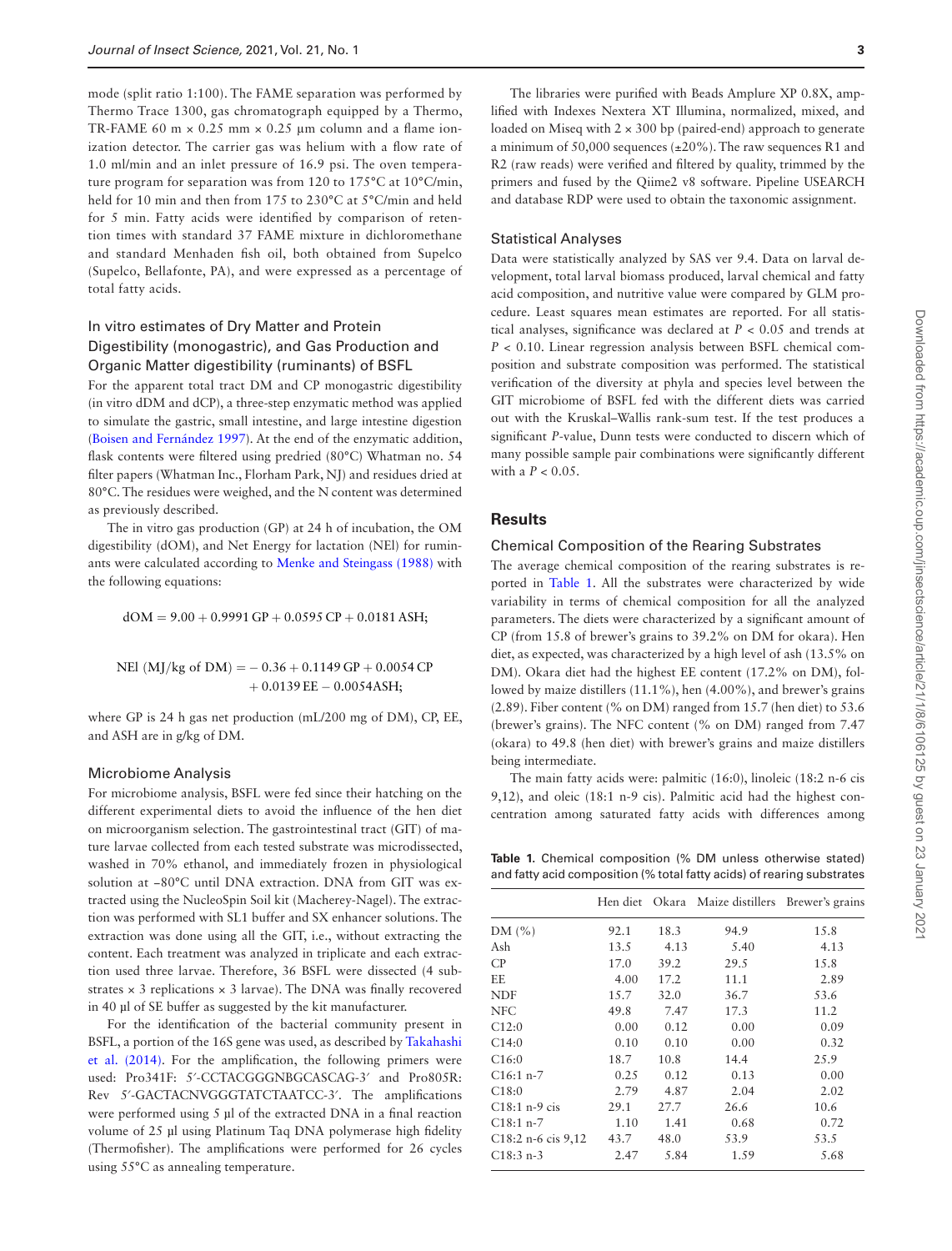substrates: 10.8-14.4-18.7 and 25.9% of total fatty acid for okara, maize distillers, hen diet, and brewer's grains, respectively. Linoleic acid was the fatty acid with the highest concentration (from 43.7 for hen diet to 53.9 % of total fatty acid for maize distillers) followed by oleic (from 10.6 for brewer's grains to 29.1 for hen diet) and linolenic (from 2.47 for hen diet to 5.84 for okara).

#### BSF Growth, Biomass Production, and SR

All the tested agro-industrial byproducts were suitable for the growth and development of BSFL. We analyzed the trend of larval growth until BSFL reached prepupal instar [\(Fig. 1](#page-3-0)). The BSFL reared on the hen diet gained weight starting from the fifth days from the beginning of the trial, while on the other byproducts, the growth was slower, particularly on the brewer's grains, as illustrated from the slope of the growth curve. Significant differences in larval weight were observed starting from day 8, with the BSFL on hen diet heavier than the others. After 15 d, BSFL on brewer's grains were significantly lighter than larvae on the other substrates, and this trend was confirmed up to the end of the trial. Time to reach 40% of prepupal instar was shorter on the control diet, followed by maize distillers and okara; on brewer's grains the development time was the longest, up to 22 d, and this byproduct was statistically different from the others  $(P < 0.05)$ .

No statistical differences were noticed among larval survival on the different growing substrates, albeit higher mortality was registered on maize distillers compared with the other diets ([Table 2\)](#page-4-0). Larval biomass yielded at the end of the experiment was higher on the hen diet and statistically similar to that collected on maize distillers. Larvae grown on these two substrates showed the maximum weight compared with the others. Only 82.61 and 79.63 g of fresh biomass were collected on okara and brewer's grains, respectively.

The SR was different within the different tested diets. A maximum of 0.73 g (DM)/1,000 larvae of SR was assessed on okara, whereas on maize distillers it was only 0.45 g (DM)/1,000 larvae. Intermediate values were observed on hen feed and brewer's grains, with a mean of 0.58 and 0.60g (DM)/1,000 larvae, respectively.

## Chemical Composition of BSFL Reared on the Experimental Substrates

Larvae chemical and fatty acid compositions are reported in [Table 3](#page-4-1) and refer to BSFL collected at 40% of prepupae appearance. Larvae were characterized by high CP content (50.6% on DM on average), which was not affected by the rearing substrate  $(P = 0.470)$ . The ash content was affected by the rearing substrate  $(P = 0.008)$  with the highest value (13.5% on DM) for BSFL grown on hen diet in comparison with the other treatments (on average, 6.04% on DM). The variability for ash content of BSFL expressed as coefficient of variation among treatments was very high and equal to 43.1%. Similarly, the EE concentration of BSFL was affected by the rearing substrate  $(P = 0.040)$ . Particularly, EE content  $(\% \text{ DM})$  was higher for BSFL grown on okara (32.1) although not different ( $P > 0.05$ ) than BSFL grown on maize distillers (30.3). The BSFL reared on brewer's grains had a EE content (25.1) lower than that grown on okara and maize distillers. The EE content of hen BSFL (26.0) was statistically lower than okara BSFL (*P* < 0.05). The variability for EE content of BSFL expressed as coefficient of variation among treatments was equal to 16.2%.

The relationship between BSFL EE concentrations and that of the substrate was as follows:

BSFL EE concentration (% DM) =  $0.497$  Diet EE(% DM)  $+ 24.0$  ( $r^2 = 0.973$  RMSE = 0.681;  $P = 0.014$ ,  $n = 12$ )

A tendency  $(P = 0.057)$  for a higher chitin concentration (% on DM) of brewer's grains BSFL (6.34) in comparison with hen (3.73), okara (3.39), and maize distillers BSFL (4.40) was observed. The variability for chitin content of BSFL expressed as coefficient of variation among treatments was equal to 25.6%. The results of the present study underlined a positive relationship between larvae chitin content and NDF content of rearing substrate as follows:

BSFL chitin (% DM) =  $0.0715$  Diet NDF(% DM)  $+ 1.997$  ( $r^2 = 0.716$ ; RMSE = 0.862;  $P = 0.15$ ; n = 12).

Total saturated fatty acid content of BSFL was affected by rearing substrate  $(P = 0.009)$  with the highest value for hen BSFL (68.3%), although not different than brewer's grains BSFL (60.0%). The maize distillers BSFL content of saturated fatty acids (56.9%) was similar to brewer's grains BSFL and the lowest value



<span id="page-3-0"></span>Fig. 1. Mean BSF larval weight (g ± SE) on the experimental substrates. Different number of asterisks indicates significant differences among larval weights at each measurement point (*P* < 0.05).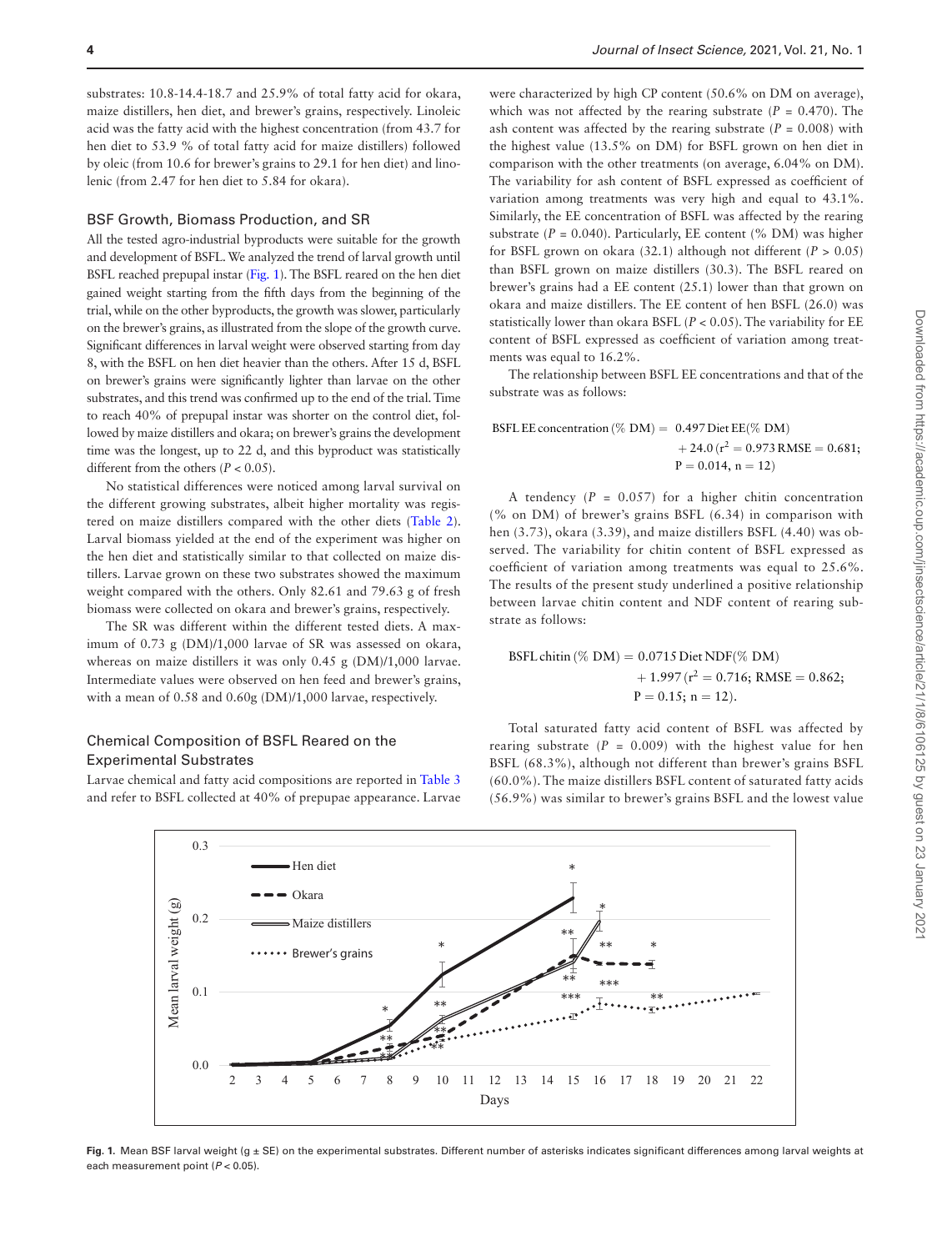<span id="page-4-0"></span>

|  |  |  |  |  |  |  |  |  |  |  |  |  |  |  |  |  |  | <b>Table 2</b> .  Larval survival (%), biomass yield (g) (WM and DM), and SR (g DM/1,000 larvae) of BSFL reared on experimental substrates |
|--|--|--|--|--|--|--|--|--|--|--|--|--|--|--|--|--|--|--------------------------------------------------------------------------------------------------------------------------------------------|
|--|--|--|--|--|--|--|--|--|--|--|--|--|--|--|--|--|--|--------------------------------------------------------------------------------------------------------------------------------------------|

|                                                       | Hen diet      | Okara                      | Maize distillers | Brewer's grains | <b>SEM</b>  |        | $F$ (dF <sub>3, 11</sub> ) |
|-------------------------------------------------------|---------------|----------------------------|------------------|-----------------|-------------|--------|----------------------------|
| Larval survival $(\%)^a$                              | 97.5          | 98.5                       | 73               | 95.9            | 4.03        | >0.005 | 4.01                       |
| Biomass yield $(g)$ (WM)                              | 169a          | 82.6b                      | 144a             | 79.6b           | 15.1        | 0.007  | 8.74                       |
| Biomass yield $(g)$ (DM)<br>$SR$ (g $DM/1000$ larvae) | 65.6a<br>0.58 | 31.2 <sub>bc</sub><br>0.73 | 55.5ab<br>0.45   | 28.3c<br>0.60   | 5.4<br>0.03 | 0.005  | 9.80                       |

Different letters in the same row indicate a difference for *P* < 0.05.

*a* Data from [Bava et al. \(2019\)](#page-8-3).

<span id="page-4-1"></span>**Table 3.** Chemical composition (% DM unless otherwise stated) and fatty acid composition (% total fatty acids) of BSFL reared on different substrates

|                        | Hen diet           | Okara  | Maize distillers  | Brewer's grains   | <b>SE</b> | $\boldsymbol{P}$ | $F$ (dF <sub>3, 11</sub> ) |
|------------------------|--------------------|--------|-------------------|-------------------|-----------|------------------|----------------------------|
| DM $(\% )$             | 38.9               | 37.4   | 38.4              | 35.6              | 0.846     | 0.119            | 2.98                       |
| Ash                    | 13.5a              | 5.83b  | 4.62 <sub>b</sub> | 7.68b             | 1.21      | 0.008            | 10.7                       |
| CP                     | 48.2               | 49.8   | 51.7              | 52.5              | 1.95      | 0.470            | 0.97                       |
| EE                     | 26.0 <sub>bc</sub> | 32.1a  | 30.3ab            | 25.1c             | 1.51      | 0.040            | 4.99                       |
| Chitin <sup>a</sup>    | 3.73               | 3.39   | 4.40              | 6.34              | 0.62      | 0.057            | 4.47                       |
| C12:0                  | 37.9a              | 17.6b  | 31.6a             | 28.9ab            | 4.28      | 0.035            | 6.57                       |
| C14:0                  | 7.94a              | 3.34b  | 6.61a             | 5.83ab            | 0.86      | 0.021            | 8.36                       |
| C16:0                  | 16.7               | 14.0   | 13.6              | 20.5              | 2.07      | 0.146            | 2.83                       |
| $C16:1 n-7$            | 2.63               | 1.54   | 1.1               | 4.26              | 0.71      | 0.064            | 4.73                       |
| C18:0                  | 2.77               | 3.26   | 2.1               | 3.10              | 0.41      | 0.182            | 2.42                       |
| $C18:1$ n-7 cis        | 0.66bc             | 0.91ab | 0.24c             | 1.06a             | 0.17      | 0.033            | 6.77                       |
| $C18:1 n-9$ cis        | 11.6b              | 23.5a  | 15.9 <sub>b</sub> | 11.2 <sub>b</sub> | 2.06      | 0.011            | 11.7                       |
| $C18:2 n-6$ cis $9,12$ | 14.7               | 28.4   | 24.3              | 21.4              | 3.78      | 0.090            | 3.87                       |
| $C18:3 n-3$            | 1.15               | 2.85   | 0.72              | 1.92              | 0.55      | 0.065            | 4.69                       |
| C20:0                  | 1.55               | 2.58   | 2.17              | 0.017             | 0.71      | 0.138            | 2.94                       |
| Total saturated        | 68.3a              | 41.3c  | 56.9b             | 60ab              | 4.12      | 0.009            | 12.4                       |

Different letters in the same row indicate a difference for *P* < 0.05.

*a* Estimated chitin, according to [Marono et al. \(2015\).](#page-8-23)

(41.3%) was obtained for okara BSFL. Among the saturated fatty acids, lauric acid (C12:0) was present with the highest concentration, but there was a difference depending on the rearing substrate (*P* = 0.035). Particularly, hen BSFL were characterized by a higher value (37.9% of total fatty acid) than okara BSFL (17.6). Among saturated fatty acid, myristic acid (C14:0) was also affected by rearing substrate  $(P = 0.021)$ , whereas palmitic acid  $(C 16:0)$  and stearic acid (C18:0) were not affected by rearing substrate. Among the unsaturated fatty acids, linoleic acid (C18:2) was present in a higher amount, with a tendency  $(P = 0.09)$  for lower concentration in hen BSFL (14.7% total fatty acids) than other BSFL (on average 24.7% total fatty acids). Oleic acid (C18:1 n-9) was also determined in high concentrations (>10% for all BSFL) with a difference depending on the rearing substrate  $(P = 0.011)$  with the highest value for okara BSFL (23.5% total fatty acids) than other BSFL (on average 12.9% total fatty acids). A difference was also observed for vaccenic acid (C18:1 n-7) (*P* = 0.033) with a higher value for brewer's grains BSFL (1.06% total fatty acids) as compared with hen and maize distillers BSFL (0.66 and 0.24% total fatty acids, respectively).

## In vitro Estimates of Digestibility for Monogastrics and Ruminants

The results of in vitro digestibility for monogastric are in [Table 4](#page-5-0). The dDM (%) of larvae was affected by rearing substrate ( $P = 0.039$ ), with higher values for okara and maize distillers (85.2) as compared with hen BSFL (80.2); brewer's grains BSFL (82.2) were intermediate

and not different from the other treatments. Similarly, there was an effect of rearing substrate for the dCP of BSFL (%;  $P = 0.010$ ), which was highest for BSFL reared on maize distillers (87.8), intermediate for brewer's grains (85.5), and okara (85.7) BSFL, and the lowest for hen BSFL (82.7).

The results of the present study underlined a negative relationship between larvae dCP and ash content of rearing substrate as follows:

BSEL dCP(%) = 
$$
-0.4268 * \text{Dict Ash} (\%
$$
 DM)

\n $+ 88.8 \, (r^2 = 0.687; \text{RMSE} = 1.305; \text{P} = 0.002; \text{ n} = 12).$ 

Considering the nutritive value for ruminants, the only difference (*P* = 0.016) was observed for Net Energy for lactation (MJ/kg DM) with a lower value for hen BSFL (7.62) as compared with okara (8.94) and maize distillers BSFL (8.74). The brewer's grains BSFL had an intermediate value (8.20).

## Microbiome Analysis

In total, 262,395 filtered sequences were obtained after sequencing, with an average of 21.866 reads/sample. Referring GIT microbiota composition in terms of phyla, the larvae developed a diversified microbiota. The statistical analysis of the phyla content differences is indicated in [Table 5](#page-5-1) (Kruskal–Wallis rank-sum test). The bacteria belonging to the Proteobacteria phylum represents the majority of the microbiota colonizing GIT. The BSFL reared on okara represented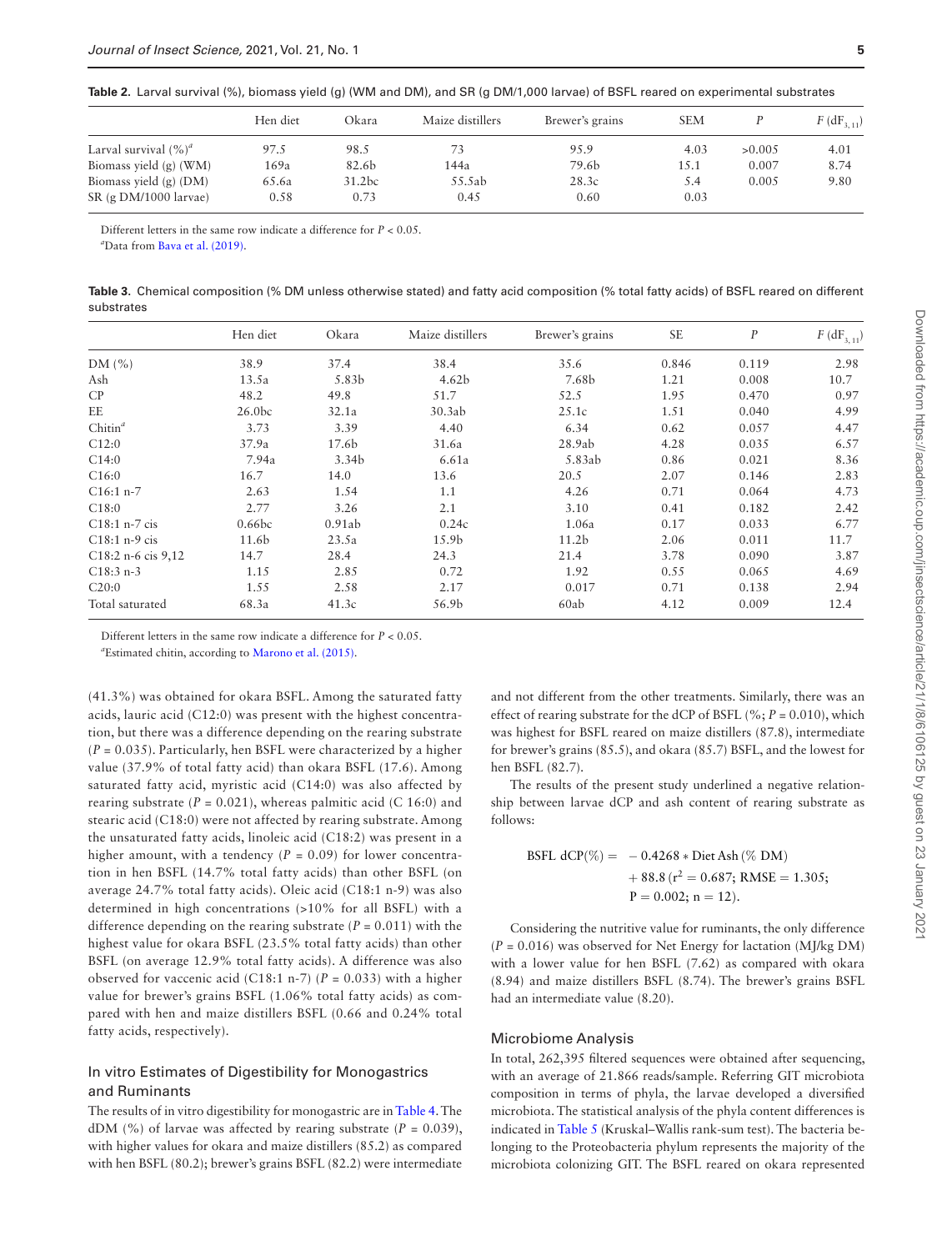|                           | Hen diet | Okara  | Maize distillers | Brewer's grains | <b>SE</b> |       | $F(\text{dF}_{3,11})$ |
|---------------------------|----------|--------|------------------|-----------------|-----------|-------|-----------------------|
| In vitro dDM              | 80.2b    | 85.2a  | 85.2a            | 82.2ab          | 1.07      | 0.039 | 5.35                  |
| In vitro dCP              | 82.7c    | 85.7ab | 87.8a            | 85.5b           | 0.67      | 0.010 | 9.62                  |
| Gas production 24 h       | 21.8     | 21.5   | 20.3             | 22.8            | 0.86      | 0.265 | 1.79                  |
| $d$ OM <sup>a</sup>       | 61.9     | 61.1   | 60.9             | 64.6            | 1.15      | 0.179 | 2.45                  |
| Net energy $(MJ/kg DM)^a$ | 7.624b   | 8.941a | 8.737a           | 8.204ab         | 0.243     | 0.016 | 9.71                  |

<span id="page-5-0"></span>**Table 4.** Nutritive value for monogastrics and ruminants of BSFL reread on different diets

*a* Calculated from gas production according to [Menke and Steingass \(1988\).](#page-8-27)

Different letters in the same row indicate a difference for *P* < 0.05.

<span id="page-5-1"></span>**Table 5.** Comparison of phylum composition in the GIT of BSFL fed with the four substrates (% of the total number of bacteria present, as mean ± SE is reported)

|                | Hen diet         | Okara            | Maize distillers | Brewer's grains  |       | $F(\text{dF}_{3,11})$ |
|----------------|------------------|------------------|------------------|------------------|-------|-----------------------|
| Proteobacteria | $58.5 \pm 2.4ab$ | $38.3 \pm 1.7$   | $84.1 \pm 8.5a$  | $77.1 \pm 8.2ab$ | 0.021 | 9.67                  |
| Firmicutes     | $20.3 \pm 4.6a$  | $6.6 \pm 5.6$ ab | $9.5 \pm 5.9$ ab | $0.5 \pm 0.3$    | 0.027 | 7.21                  |
| Bacteroidetes  | $8.5 \pm 6.0$ ab | $52.6 \pm 3.2b$  | $0.0 \pm 0.0a$   | $21.5 \pm 9.3ab$ | 0.036 | 8.56                  |
| Actinobacteria | $12.6 \pm 3.6$   | $2.5 \pm 1.3$    | $6.3 \pm 5.0$    | $0.8 \pm 0.9$    | 0.16s | 5.05                  |
| Not identified | $0.1 \pm 0.1$    | $0.0 \pm 0.0$    | $0.0 \pm 0.1$    | $0.0 \pm 0.0$    |       |                       |

Different letters in the same row indicate a difference for *P* < 0.05.

an exception since, for this treatment, most of the bacteria belong to the phylum of Bacteroidetes. Bacteroidetes were present in appreciable percentages in the GIT of BSFL reared with three diets (okara, brewers's grains, and hen), whereas they were absent in the GIT of the BSFL reared with maize distillers. Firmicutes had a similar characteristic, being present in three diets but almost absent in the GIT of the BSFL bred with brewer's grains. Finally, also Actinobacteria were present in a very low percentage in the larvae fed on the brewer's grains, even if, in this case, the observed differences were not statistically different.

Regarding the microbial complexity, the greatest value was observed in the GIT of the BSFL bred with the hen diet. Considering only the species present in a percentage greater than 0.5%, the larvae grown on the hen diet showed an average of 15.7 species while the larvae fed with the other diets showed lower values (brewer's grains = 10.6; maize distillers = 9.7, and okara = 10.3).

In total, 24 species of bacteria were identified, and only *Providencia vermicola*, *Morganella morganii* subsp. *morganii*, and *Klesbiella pneumoniae* subsp*. ozaenae* were present in the GIT of all larvae grown on the four substrates ([Table 6](#page-6-0)). *Lactobacillus dextrinicus* (4.4%), *Rhodobacter maris* (6.1%), *Corynebacterium aurimucosum* (4.3%), and *Sphingobacterium lactis* (7.9%) were found only in the BSFL GIT of hen diet. *Orbus sasakiae* (3.2%) was only found in BSFL GIT reared on okara, whereas *Clostridium amygdalinum* was found on okara samples (5.7%) and in traces in brewer's grains (0.1%). The presence of *Serratia proteamaculans*  and *Sphingobacterium cladoniae* was significantly higher in BSFL GIT grown on brewer's grain than on other diets. Finally, only one bacterial species was present in all diets other than the control: *Campylobacter coli* [\(Table 6](#page-6-0)).

As the last aspect, a possible correlation between components of the diet and microbial communities was evidenced. The development of a bacterial community is essentially based on a competition between different species. Therefore, it is possible that the presence of a specific component in the diet can favor a phylum, which will tend to be present in a greater percentage. We analyzed the regression between ashes, CP, ether extract, NDF, and NCF versus the

phyla present in the GIT. Considering four observations, the only value to check statistical significance is  $P < 0.1$  if  $r > 0.8$  (Spearman's rank correlation coefficient for a small sample). Ashes correlate positively with both Firmicutes and Actinobacteria (*r* = 0.93 and 0.94, respectively). NDF correlates negatively with both Firmicutes and Actinobacteria (*r* = −0.95 and −0.87, respectively), whereas the same phylum also correlates, but positively, with NCF (*r* = 0.91 and 0.95).

## **Discussion**

#### Larvae Growth Performance

The present study aimed to evaluate the effect of the rearing substrate on BSFL biomass production, nutritive value, and gut microbiome. The assessment of the nutritional requirements of BSFL and the evaluation of alternative agro-industrial byproducts to obtain optimal BSFL performance in terms of development, waste reduction efficiency, and nutritional composition are fundamental for a sustainable mass-rearing system [\(Spranghers et al. 2017](#page-9-7), [Meneguz](#page-8-28) [et al. 2018,](#page-8-28) [Chia et al. 2020\)](#page-8-29). The use of agro-industrial byproducts for animal feeding can be limited due to constraints such as variation in nutrient composition and technical requirements for preservation ([Salami et al. 2019\)](#page-9-8). However, these constraints seem less critical for insect rearing, particularly for a saprophagous species as BSF, although this should be evaluated.

The agro-industrial byproducts tested in the present study were all suitable for BSFL rearing and characterized by wide variability in chemical composition (CP, EE, and NDF), thus influencing performance, composition, and nutritive value of the larvae. Larvae showed a high survival rate on all the experimental substrates, and the heaviest larvae were observed on the hen diet and maize distillers ([Bava et al. 2019](#page-8-3)). The larval developmental time recorded on okara was in line with data reported by other authors ([Lim et al.](#page-8-30) [2019](#page-8-30)), whereas on brewer's grains, [Chia et al. \(2020\)](#page-8-29) reported a lower number of days necessary to reach the prepupal stage. The longest time required for larval growth on brewer's grains of the present experiment is probably due to the high fiber content, relatively hard to digest, as already observed by [ur Rehman et al. \(2017\)](#page-9-9).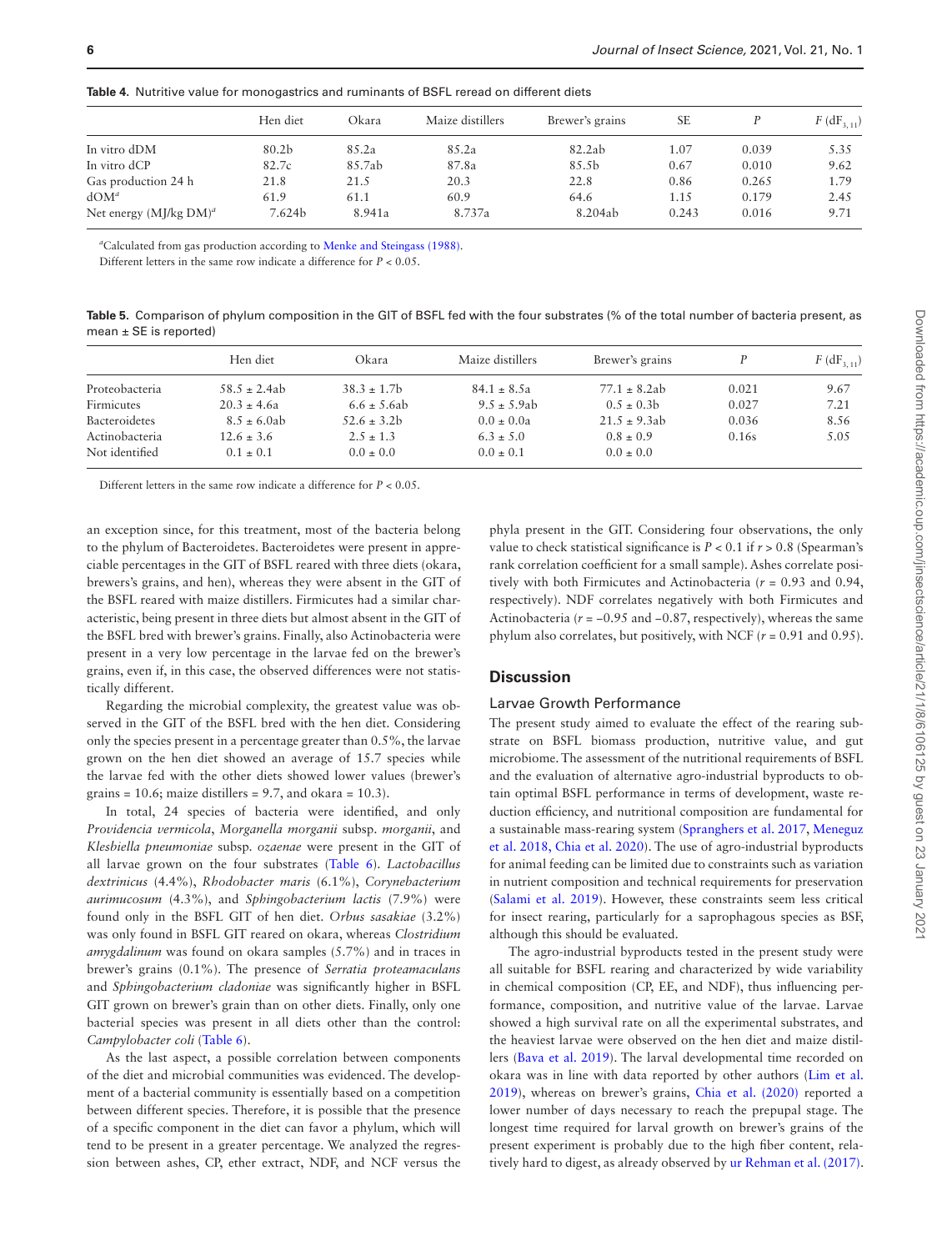<span id="page-6-0"></span>**Table 6.** Bacteria species identified in the GIT of BSFL larvae fed with the four substrates (% of the total number of bacteria present as  $mean + SF$ 

| Species                             | Hen diet         | Okara            | Maize distillers | Brewer's grains    | P     | $F$ (dF <sub>3, 11</sub> ) |
|-------------------------------------|------------------|------------------|------------------|--------------------|-------|----------------------------|
| Campylobacter coli                  | $0.0 \pm 0.0a$   | $1.8 \pm 1.6$ ab | $73.3 \pm 11.6b$ | $24.6 \pm 14.2$ ab | 0.021 | 9.67                       |
| Dysgonomonas capnocytophagoides     | $0.3 \pm 0.3$ ab | $27.3 \pm 12.4b$ | $0.0 \pm 0.0a$   | $17.4 \pm 9.4b$    | 0.025 | 9.36                       |
| Dysgonomonas macrotermitis          | $0.1 \pm 0.0$ ab | $25.2 \pm 12.7$  | $0.0 \pm 0.0a$   | $0.5 \pm 0.3ab$    | 0.015 | 10.53                      |
| Providencia vermicola               | $1.1 \pm 0.2a$   | $13.1 \pm 5.0$   | $1.2 \pm 0.8a$   | $9.1 \pm 1.3$ ab   | 0.038 | 8.44                       |
| Morganella morganii subsp. morganii | $3.4 \pm 2.2$    | $16.5 \pm 1.9$   | $1.4 \pm 0.9$    | $5.2 \pm 3.4$      | 0.319 | 3.51                       |
| Klebsiella pneumoniae subsp.ozaenae | $41.6 \pm 3.1a$  | $1.3 \pm 0.5b$   | $6.6 \pm 3.1$ ab | $28.1 \pm 3.1ab$   | 0.033 | 8.74                       |
| Weissella paramesenteroides         | $7.3 \pm 0.6a$   | $0.0 \pm 0.0$    | $1.6 \pm 0.8$ ab | $0.0 \pm 0.0$      | 0.014 | 10.65                      |
| Clostridium amygdalinum             | $0.0 \pm 0.0a$   | $5.7 \pm 6.0$    | $0.0 \pm 0.0a$   | $0.1 \pm 0.1$ ab   | 0.028 | 9.07                       |
| Corynebacterium nuruki              | $7.8 \pm 1.7a$   | $0.0 \pm 0.0$    | $2.3 \pm 1.2ab$  | $0.0 \pm 0.0$      | 0.021 | 9.70                       |
| Enterococcus saccharolyticus        | $4.1 \pm 1.5$ ab | $0.6 \pm 0.8$ ab | $6.3 \pm 4.5a$   | $0.3 \pm 0.3 b$    | 0.033 | 8.74                       |
| Lactobacillus dextrinicus           | $4.4 \pm 2.5a$   | $0.0 \pm 0.0$    | $0.0 \pm 0.0$    | $0.0 \pm 0.0$      | 0.017 | 10.17                      |
| Rhodobacter maris                   | $6.1 \pm 0.6a$   | $0.0 \pm 0.0$    | $0.0 \pm 0.0$    | $0.0 \pm 0.0$      | 0.014 | 10.65                      |
| Corynebacterium aurimucosum         | $4.3 \pm 2.4a$   | $0.0 \pm 0.0$    | $0.0 \pm 0.0$    | $0.0 \pm 0.0$      | 0.014 | 10.73                      |
| Sphingobacterium lactis             | $7.9 \pm 6.2a$   | $0.0 \pm 0.0$    | $0.0 \pm 0.0$    | $0.2 \pm 0.0$      | 0.015 | 10.53                      |
| Actinomyces odontolyticus           | $0.4 \pm 0.2$    | $1.3 \pm 1.2$    | $3.7 \pm 3.3$    | $0.2 \pm 0.3$      | 0.176 | 4.95                       |
| Orbus sasakiae                      | $0.0 \pm 0.0a$   | $3.2 \pm 1.7$    | $0.0 \pm 0.0a$   | $0.0 \pm 0.0a$     | 0.025 | 9.31                       |
| Serratia proteamaculans             | $0.2 \pm 0.1a$   | $0.0 \pm 0.0a$   | $0.0 \pm 0.0a$   | $4.9 \pm 1.2b$     | 0.015 | 10.53                      |
| Enterococcus diestrammenae          | $2.4 \pm 0.9a$   | $0.2 \pm 0.2b$   | $0.2 \pm 0.2b$   | $0.0 \pm 0.0$      | 0.041 | 8.23                       |
| Actinomyces marimammalium           | $0.1 \pm 0.1$    | $1.2 \pm 1.0$    | $0.4 \pm 0.7$    | $0.6 \pm 1.0$      | 0.319 | 3.51                       |
| Proteus mirabilis                   | $2.7 \pm 0.2$    | $0.0 \pm 0.0$    | $0.7 \pm 1.3$    | $0.3 \pm 0.2$      | 0.055 | 7.62                       |
| Sphingobacterium cladoniae          | $0.2 \pm 0.1a$   | $0.0 \pm 0.0a$   | $0.0 \pm 0.0a$   | $3.5 \pm 0.3b$     | 0.014 | 10.57                      |
| Salmonella enterica subsp. arizonae | $0.9 \pm 0.2ab$  | $2.4 \pm 1.5ab$  | $0.5 \pm 0.2b$   | $3.1 \pm 1.4a$     | 0.022 | 9.67                       |
| Raoultella planticola               | $2.6 \pm 0.2a$   | $0.0 \pm 0.0$    | $0.4 \pm 0.3$ ab | $1.8 \pm 0.6ab$    | 0.017 | 10.12                      |
| Enterococcus lactis                 | $2.2 \pm 0.8a$   | $0.0 \pm 0.0$    | $1.4 \pm 0.8$ ab | $0.0 \pm 0.0$      | 0.033 | 8.74                       |

Different letters in the same row indicate a difference for *P* < 0.05.

As far as we know, no other data on larval development on maize distillers are available. Considering the capability of larvae to reduce the given substrate, our results are in line with results observed on vegetable substrates as sugar beet pulp, fermented maize straw, fruits, and vegetables [\(Tschirner and Simon 2015,](#page-9-10) [Gao et al. 2019,](#page-8-31) [Lalander et al. 2019](#page-8-32)). This ability suggests the possibility of using BSFL for the valorization and the management of the byproducts considered in this study.

#### Larvae Chemical Composition and Nutritive Value

The results confirmed that the rearing substrate affected both the chemical composition and nutritive value of BSFL. The chemical parameters mostly affected by the rearing substrate were the ash and EE contents. Moreover, chitin seemed to be positively correlated with the NDF content of the substrate. To the best of our knowledge, no trials studied the relationship between diet composition and BSFL chitin content. The BSFL can partially digest NDF, but fiber utilization efficiency is lower than that of nonfibrous carbohydrates resulting in a slower growth and a smaller final body mass for BSFL grown on brewers's grains (higher NDF content) in comparison with the other treatments. Consequently, there was a higher surface: volume ratio for BSFL grown on brewer's grains compared with the other treatments, which possibly increased the proportion of exoskeleton chitin in brewer's grains BSFL.

Excessive chitin content could decrease BSFL CP digestibility. However, recent findings [\(Tabata et al. 2018](#page-9-11)) show that omnivores possess high chitin digestion ability in their gut compared with carnivores and herbivores. Moreover, as recently reviewed by [Swiatkiewicz](#page-9-12) [et al. \(2015\),](#page-9-12) chitosan (originated by deacetylated chitin) has beneficial effects such as immunomodulatory, antioxidative, and antimicrobial properties, which in many studies were related to the improved growth performance of piglets and poultry [\(Swiatkiewicz](#page-9-12)

[et al. 2015](#page-9-12)). As concluded by [Shi et al. \(2005\)](#page-9-13), in poultry species, there is a threshold inclusion (5 g/kg), where chitosan supplementation changes from being beneficial to detrimental in poultry diets, decreasing N utilization efficiency.

The mean estimated chitin content of BSFL in the present study agrees with [Finke \(2013\)](#page-8-33) (5.41% on DM), and this value is slightly lower than the average value (6.02% DM) reported by [Spranghers](#page-9-7) [et al. \(2017\)](#page-9-7).

The CP content of BSFL was not affected by the substrate. The CP values were computed from N using a conversion factor equal to 6.25. The presence of Non-Protein Nitrogen in insects (e.g., nucleic acids, phospholipids, and excretion products in the intestinal tract) could lead to an overestimation of the actual protein content ([Mariotti et al. 2008\)](#page-8-34). For this reason, recently, [Janssen et al. \(2017\)](#page-8-35) determined a conversion factor of 4.76 to quantify protein content in whole larvae. Applying this conversion factor, the CP content (% DM) of BSFL would be 36.7 (hen diet), 37.9 (okara), 39.4 (maize distillers), and 40.0 (brewer's grains).

Despite a similar CP content, protein digestibility was affected by BSFL ash concentration. The dCP values were slightly lower than the value reported by [Bosch et al. \(2016\)](#page-8-36) and [Ottoboni et al.](#page-9-14) [\(2017\)](#page-9-14), but higher than the values reported by [Marono et al.](#page-8-23) [\(2015\)](#page-8-23). The difference in dCP depending on the rearing substrate could be due to different mineral content in chitin. The cuticle of insects consists of alternate protein layers and chitin impregnated with calcium carbonate ([Whistler 1993\)](#page-9-15). Notably, in the present study, the hen diet was characterized by high ash and calcium (4.32% on DM) contents, which could have increased the calcium carbonate content of chitin, resulting in a lower dCP for BSFL reared on hen diet. We hypothesize that calcium carbonate can protect the protein-chitin, which overall is less digested. With this regard, the conventional extraction of chitin is performed chemically by demineralizing the exoskeleton shells by means of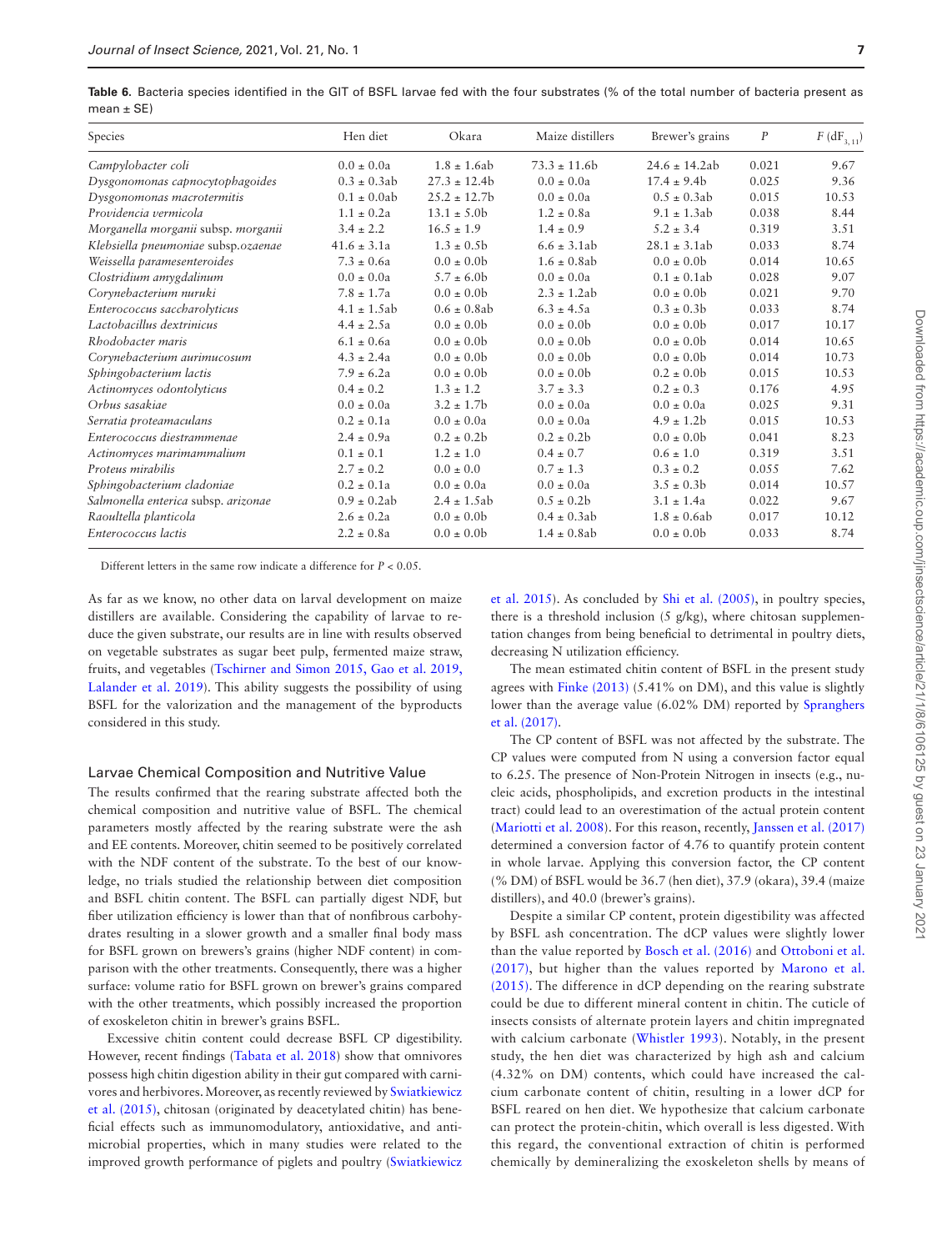strong acids and subsequently removing residual protein through incubation with a strong base. Based on our results, it can be hypothesized that the in vitro dCP is not affected by total chitin content but probably by the mineral/calcium content of chitin itself. Hence, since rearing substrate ash content strongly affects that of BSFL, using diets with low ash content is advisable also in order to improve protein digestibility.

Considering the nutritive value for ruminants, unlike monogastrics, the in vitro rumen dOM was not affected by the rearing substrate, and the obtained values were lower than the in vitro DM true digestibility for ruminants obtained by [Campbell et al.](#page-8-10) [\(2020\)](#page-8-10), but higher than the values for OM reported by [Jayanegara](#page-8-9) [et al. \(2017\)](#page-8-9).

In the literature, not many studies determined the nutritive value of BSFL for ruminants. The results of our study aimed to provide a preliminary characterization of BSFL nutritive value based on GP method. Overall, the difference in NEl content observed was due to the different chemical composition of BSFL, rather than to a different fermentability in the rumen, as confirmed by GP data.

Similarities between the fatty acid composition of BSFL and that of the substrate were recorded for palmitic, oleic, and linoleic fatty acids, some of the most prevalent fatty acids found in the substrates. Despite the rearing substrates being rich in palmitic and oleic acid, a recent study ([Hoc et al. 2020\)](#page-8-37) demonstrated that BSFL can partially produce these fatty acids via biosynthesis pathways and not only by diet accumulation. On the other hand, other fatty acids, such as lauric or myristic fatty acids, were present in BSFL but not in the rearing substrates. Lauric acid was the fatty acid present with the highest concentration, in agreement with other studies ([Spranghers et al. 2017,](#page-9-7) [Campbell et al. 2020\)](#page-8-10), and it was synthesized from other nutrients present in the substrate, such as carbohydrates (starch and sugars) ([Spranghers et al.](#page-9-7) [2017,](#page-9-7) [Ewald et al. 2020](#page-8-38)). Moreover, recent evidence ([Hoc et al.](#page-8-37) [2020\)](#page-8-37) suggested the importance of carbohydrates as a source of acetyl-CoA in the BSFL fatty acid profile constitutions; the authors underlined the need to conduct further studies on the role of carbohydrate level in BSF diets as they are an essential source of acetyl-CoA, a critical molecule in the biosynthesis of fatty acids. In accordance with the biochemical pattern illustrated by [Hoc](#page-8-37) [et al. \(2020\),](#page-8-37) BSFL grown on the hen diet, highest in NFC and hence with a probably higher acetyl-CoA production, contained the highest levels of lauric acid (37.9%), whereas BSFL grown on the okara (only 7.47 % NFC) contained the lowest lauric acid level and the highest levels of oleic and linoleic fatty acids. Referring again to the biochemical pathways described by [Hoc](#page-8-37) [et al. \(2020\)](#page-8-37), the higher acetyl-CoA associated with a high carbohydrate content may be the reason for the higher saturated fatty acid content of BSFL on the hen diet.

Despite being a saturated fatty acid, hence undesirable, lauric acid is known for being particularly active against Gram-positive bacteria ([Dierick et al. 2002\)](#page-8-39). Therefore, the possible antimicrobial effects of BSFL fat could provide a significant added value when whole larvae/prepupae are used as a protein source in the feed of monogastrics, especially in the early phase ([Spranghers](#page-9-7) [et al. 2017](#page-9-7), [2018\)](#page-9-16).

## Microbiota Composition

As concern BSFL microbiota, it is evident that the diet administered to the larvae radically changed the composition of the microbiota, confirming what was previously observed ([Jeon et al. 2011,](#page-8-15) [Bruno](#page-8-16) [et al. 2019\)](#page-8-16). Compared with other studies, the abundant presence of Proteobacteria and Firmicutes was here confirmed, whereas no bacterium belonging to the phylum of the Tenericutes and Actinobacteria was found in our study.

Related to the species presence, only three were present in the GIT of the larvae grown on the four substrates: *Providencia vermicola*, *Morganella morganii* subsp. *morganii*, and *Klesbiella pneumoniae* subsp*. ozaenae*. *Klesbiella pneumoniae* was identified as one of the most present species in the GIT of BSFL grown on cooked rice ([Jeon](#page-8-15) [et al. 2011\)](#page-8-15), whereas in the same report, *M. morganii* was identified as abundant in larvae fed with calf forage. [Callegari et al. \(2020\)](#page-8-19) documented the presence of several strains belonging to the genus *Providencia* in BSFL reared on a fruit diet (apple, pear, and orange).

The greater complexity of the hen diet compared with other tested substrates is also attested by the presence in the BSFL GIT of several species not found in the other analyzed samples. Our results agree with what other authors have observed: when diets were very unbalanced, the diversity of microbial communities decreased compared with those in nutritionally more balanced diets [\(Jeon et al.](#page-8-15) [2011,](#page-8-15) [Bruno et al. 2019\)](#page-8-16). We verified that the control diet, i.e., hen diet, induced the greatest complexity in BFL intestinal microbiota. Finally, the presence of the different phylum was correlated with the diet composition: protein and lipid concentration of diets did not seem to influence the development of a particular phylum, whereas carbohydrates (both NDF and NCF) had a great influence.

In conclusion, the present study confirms that the growing substrate influences insect nutritional profile for several parameters such as lipid and ash concentration, in vitro digestibility, saturated fatty acid content, and estimated chitin. In this view, dietary manipulation can contribute to an insect meal production with high and constant quality, overcoming some negative issues related to insect quality, such as a high saturated fatty acid content. With this regard, the okara byproduct seems to be the most interesting, supporting both BSFL growth and low saturated fatty acid content of BSFL.

In addition to their nutritional and dietetics features, BSFL also represents a way to convert agro-industrial byproducts into valuable feed materials sustaining the circular economy. Due to the new knowledge gained about chitinase activity in the monogastric gut, possible modification of the in vitro methods, such as the inclusion of chitinase, can be foreseen.

## **Acknowledgment**

This work was supported by grants from the University of Milan Projects 'PROINSECT' and 'PROENTO-Insects: an alternative source of proteins', and by Fondazione Cariplo 'SMARTFEED 2019/34460'.

# **Author Contributions**

**SC**, **CJ**, **SS**: Conceptualization. **GG**, **SC**, **CJ**, **SS**, **PP**: Data curation. **GG**, **PP**, **CJ**: Formal analysis. **SC**, **CJ**, **SS**: Funding acquisition. **GG**, **SC**, **CJ**, **SS**; **PP**: Investigation. **SC**, **CJ**, **SS**, **PP**: Methodology. **SC**, **CJ**, **SS**: Project administration. **SC**, **CJ**, **SS**: Resources. **SC**, **CJ**, **PP**: Software. **GMC**, **DL**: Supervision. **GMC**, **DL**: Validation. **GMC**, **DL**: Visualization. **SC**, **CJ**, **SS**, **PP**, **GG**: Writing-original draft. **SC**, **CJ**, **SS**: Writing-review & editing.

#### **References Cited**

<span id="page-7-0"></span>**AOAC International**. **1995**. Official methods of analysis, 15th ed. AOAC International, Washington, DC.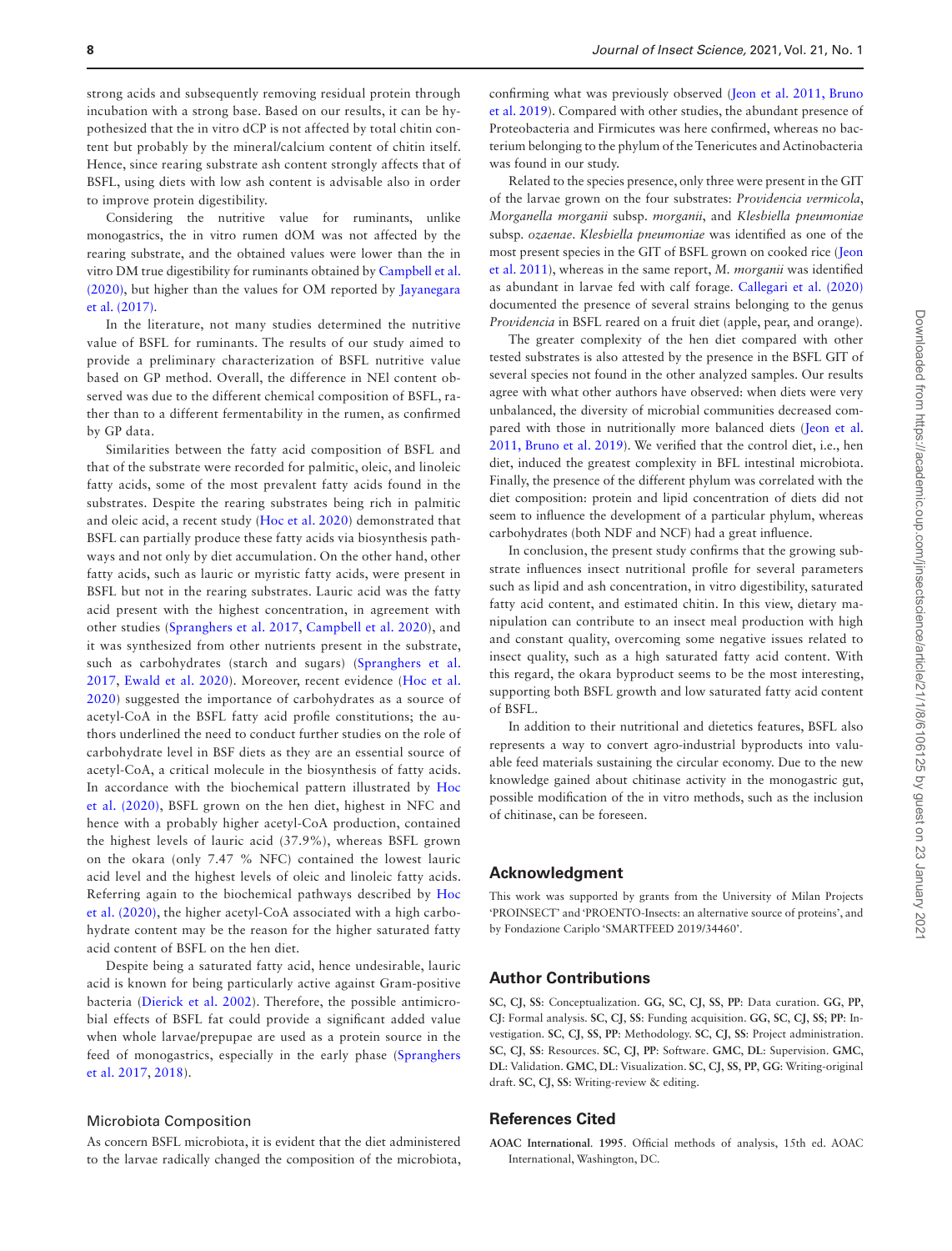- <span id="page-8-1"></span>**Barragan-Fonseca, K. B., M. Dicke, and J. J. van Loon. 2017**. Nutritional value of the black soldier fly (*Hermetia illucens* L.) and its suitability as animal feed–a review. J. Insects Food Feed 3: 105–120.
- <span id="page-8-3"></span>**Bava, L., C. Jucker, G. Gislon, D. Lupi, S. Savoldelli, M. Zucali, and S. Colombini. 2019**. Rearing of *Hermetia illucens* on different organic by-products: influence on growth, waste reduction, and environmental impact. Animals 9, 289.
- <span id="page-8-26"></span>**Boisen, S., and J. A. Fernández. 1997**. Prediction of the total tract digestibility of energy in feedstuffs and pig diets by in vitro analyses. Anim. Feed Sci. Technol. 68: 277–286.
- <span id="page-8-36"></span>**Bosch, G., J. J. M. Vervoort, and W. H. Hendriks. 2016**. In vitro digestibility and fermentability of selected insects for dog foods. Anim. Feed Sci. Technol. 221: 174–184.
- <span id="page-8-16"></span>**Bruno, D., M. Bonelli, F. De Filippis, I. Di Lelio, G. Tettamanti G., M. Casartelli, D. Ercolini, and S. Caccia. 2019**. The intestinal microbiota of *Hermetia illucens* larvae is affected by diet and shows a diverse composition in the different midgut regions. Appl. Environ. Microbiol. 85: e01864-18.
- <span id="page-8-19"></span>**Callegari, M., C. Jucker, M. Fusi, M. G. Leonardi, D. Daffonchio, S. Borin, S. Savoldelli, and E. Crotti. 2020**. Hydrolytic profile of the culturable gut bacterial community associated with *Hermetia illucens*. Front. Microbiol. 11: 1965.
- <span id="page-8-10"></span>**Campbell, M., J. Ortuño, A. C. Stratakos, M. Linton, N. Corcionivoschi, T. Elliott, A. Koidis, and K. Theodoridou. 2020**. Impact of thermal and high-pressure treatments on the microbiological quality and *in vitro* digestibility of Black Soldier Fly (*Hermetia illucens*) larvae. Animals 10: 682.
- <span id="page-8-4"></span>**Cappellozza, S., M. G. Leonardi, S. Savoldelli, D. Carminati, A. Rizzolo, G. Cortellino, G. Terova, E. Moretto, E. Badaile, A. Saviane, et al. 2019**. A first attempt to produce proteins from insects by means of a circular economy. Animals 5: 278.
- <span id="page-8-29"></span>**Chia, S. Y., T. M. Chrysantus, I. M. Osuga, X. Cheseto, S. Ekesi, M. Dicke, and J. J. van Loon. 2020**. Nutritional composition of black soldier fly larvae feeding on agro-industrial by-products. Entomol. Exp. Appl. 168: 472–481.
- <span id="page-8-25"></span>**Christie, W. W. 2003**. Lipid Analysis, 3rd ed. The Oily Press, Bridgwater, United Kingdom, pp. 1–448.
- <span id="page-8-17"></span>**De Smet, J., E. Wynants E., P. Cos, and L. Van Campenhout. 2018**. Microbial community dynamics during rearing of black soldier fly larvae (*Hermetia illucens*) and impact on exploitation potential. Appl. Environ. Microb. 84: e02722-179.
- <span id="page-8-20"></span>**Diener, S., C. Zurbrügg, and K. Tockner. 2009**. Conversion of organic material by black soldier fly larvae: establishing optimal feeding rates. Waste Manag. Res. 27: 603–610.
- <span id="page-8-39"></span>**Dierick, N. A., J. A. Decuypere, K. Molly, E. Van Beek, and E. Vanderbeke. 2002**. The combined use of triacylglycerols containing medium-chain fatty acids (MCFAs) and exogenous lipolytic enzymes as an alternative for nutritional antibiotics in piglet nutrition I. In vitro screening of the release of MCFAs from selected fat sources by selected exogenous lipolytic enzymes under simulated pig gastric conditions and their effects on the gut flora of piglets. Livest. Prod. Sci. 75: 129–142.
- <span id="page-8-7"></span>**DiGiacomo, K., and B. J. Leury. 2019**. Insect meal: a future source of protein feed for pigs?. Animals 13: 3022–3030.
- <span id="page-8-38"></span>**Ewald, N., A. Vidakovic, M. Langeland, A. Kiessling, S. Sampels, and C. Lalander. 2020**. Fatty acid composition of black soldier fly larvae (*Hermetia illucens*)—possibilities and limitations for modification through diet. Waste Manag. 102: 40–47.
- <span id="page-8-0"></span>**FAO**. **2017**. The future of food and agriculture—trends and challenges. Rome, Italy. <http://www.fao.org/3/a-i6583e.pdf>
- <span id="page-8-33"></span>**Finke, M. D. 2013**. Complete nutrient content of four species of feeder insects. Zoo Biol. 32: 27–36.
- <span id="page-8-24"></span>**Folch, J., M. Lees, and G. H. Sloane Stanley. 1957**. A simple method for the isolation and purification of total lipids from animal tissues. J. Biol. Chem. 226: 497–509.
- <span id="page-8-5"></span>**Fowles T. M., and C. Nansen. 2020**. Insect-based bioconversion: value from food waste. Palgrave Macmillan, Cham, Switzerland, pp. 321–346.
- <span id="page-8-31"></span>**Gao, Z., W. Wang, X. Lu, F. Zhu, W. Liu, X. Wang, and C. Lei. 2019**. Bioconversion performance and life table of black soldier fly (*Hermetia illucens*) on fermented maize straw. J. Clean Prod. 230: 974–980.
- <span id="page-8-2"></span>**Gasco, L., G. Acuti, P. Bani, A. Dalle Zotte, P. P. Danieli, A. De Angelis, R. Fortina, R. Marino, G. Parisi, A., G. Piccolo**, **et al. 2020**. Insect and fish by-products as sustainable alternatives to conventional animal proteins in animal nutrition. Ital. J. Anim. Sci. 19: 360–372.
- <span id="page-8-37"></span>**Hoc, B., M. Genva, M. L. Fauconnier, G. Lognay, F. Francis, and R. C. Megido. 2020**. About lipid metabolism in *Hermetia illucens* (L. 1758): on the origin of fatty acids in prepupae. Sci. Rep. 10: 1–8.
- <span id="page-8-35"></span>**Janssen, R. H., J. P. Vincken, L. A. van den Broek, V. Fogliano, and C. M. Lakemond. 2017**. Nitrogen-to-Protein conversion factors for three edible insects: *Tenebrio molitor*, *Alphitobius diaperinus*, and *Hermetia illucens*. J. Agric. Food Chem. 65: 2275–2278.
- <span id="page-8-9"></span>**Jayanegara, A., B. Novandri, N. Yantina, and M. Ridla. 2017**. Use of black soldier fly larvae (*Hermetia illucens*) to substitute soybean meal in ruminant diet: an in vitro rumen fermentation study. Vet. World. 10: 1439–1446.
- <span id="page-8-15"></span>**Jeon, H., S. Park, J. Choi, G. Jeong, S. B. Lee, Y. Choi, and S. J. Lee. 2011**. The intestinal bacterial community in the food waste-reducing larvae of *Hermetia illucens*. Curr. Microbiol. 62: 1390–1399.
- <span id="page-8-18"></span>**Jiang, C. L., W. Z. Jin, X. H. Tao, Q. Zhang, J. Zhu, S. Y. Feng, X. H. Xu, H. Y. Li, Z. H. Wang, and Z. J. Zhang. 2019**. Black soldier fly larvae (*Hermetia illucens*) strengthen the metabolic function of food waste biodegradation by gut microbiome. Microb. Biotechnol. 12: 528–543.
- <span id="page-8-11"></span>**Jucker, C., D. Erba, M. G. Leonardi, D. Lupi, and S. Savoldelli. 2017**. Assessment of vegetable and fruit substrates as potential rearing media for *Hermetia illucens* (Diptera: Stratiomyidae) Larvae. Environ. Entomol. 46: 1415–1423.
- <span id="page-8-12"></span>**Jucker, C., M. G. Leonardi, I. Rigamonti, D. Lupi, and S. Savoldelli. 2019**. Brewery's waste streams as a valuable substrate for Black Soldier Fly *Hermetia illucens* (Diptera: Stratiomyidae). J. Entomol. Acarol. Res. 51: 87–94.
- <span id="page-8-6"></span>**Jucker, C., D. Lupi, C. D. Moore, M. G. Leonardi, and S. Savoldelli. 2020**. Nutrient recapture from insect farm waste: bioconversion with Hermetia illucens (L.) (Diptera: Stratiomyidae). Sustainability, 12: 362.
- <span id="page-8-32"></span>**Lalander, C., S. Diener, C. Zurbrügg, and B. Vinnerås. 2019**. Effects of feedstock on larval development and process efficiency in waste treatment with black soldier fly (*Hermetia illucens*). J. Clean Prod. 208: 211–219.
- <span id="page-8-22"></span>**Licitra, G., T. M. Harnandez, and P. J. Van Soest. 1996**. Standardization of procedure for nitrogen fractionation of ruminant feed. Anim. Feed Sci. Technol. 57: 347–358.
- <span id="page-8-30"></span>**Lim, J. W., S. N. Mohd-Noor, C. Y. Wong, M. K. Lam, P. S. Goh, J. J. A. Beniers, W. D. Oh, K. Jumbri, and N. A. Ghani. 2019**. Palatability of black soldier fly larvae in valorizing mixed waste coconut endosperm and soybean curd residue into larval lipid and protein sources. J. Environ. Manage. 231: 129–136.
- <span id="page-8-14"></span>**Lupi, D., S. Savoldelli, M. G. Leonardi, and C. Jucker. 2019**. Feeding in the adult of *Hermetia illucens* (Diptera Stratiomyidae): reality or fiction? J. Entomol. Acarol. Res. 51: 27–32.
- <span id="page-8-8"></span>**Makkar, H. P., G. Tran, V. Heuzé, and P. Ankers. 2014**. State-of-the-art on use of insects as animal feed. Anim. Feed Sci. Technol. 197: 1–33.
- <span id="page-8-34"></span>**Mariotti, F., Tomé D., and P. P. Mirand. 2008**. Converting nitrogen into protein-beyond 6.25 and Jones' factors. Crit. Rev. Food Sci. Nutr. 48: 177–184.
- <span id="page-8-23"></span>**Marono, S., G. Piccolo, R. Loponte, C. Di Meo, Y. A. Attia, A. Nizza, and F. Bovera. 2015**. In vitro crude protein digestibility of *Tenebrio molitor* and *Hermetia illucens* insect meals and its correlation with chemical composition traits. Ital. J. Anim. Sci. 14: 338–343.
- <span id="page-8-28"></span>**Meneguz, M., A. Schiavone, F. Gai, A. Dama, C. Lussiana, M. Renna, and L. Gasco. 2018**. Effect of rearing substrate on growth performance, waste reduction efficiency and chemical composition of black soldier fly (*Hermetia illucens*) larvae. J. Sci. Food Agric. 98: 5776–5784.
- <span id="page-8-27"></span>**Menke, K. H., and H. Steingass. 1988**. Estimation of the energetic feed value obtained from chemical analysis and in vitro gas production using rumen fluid. Anim. Res. Dev. 28:7–55.
- <span id="page-8-21"></span>**Mertens D. R. 2002**. Gravimetric determination of amylase-treated neutral detergent fiber in feeds using refluxing in beakers or crucibles: Collaborative study. J. AOAC Int. 85: 1217–1240.
- <span id="page-8-13"></span>**Nyakeri, E. M., H. J. O. Ogola, M. A. Ayieko, and F. A. Amimo. 2017**. Valorisation of organic waste material: growth performance of wild black